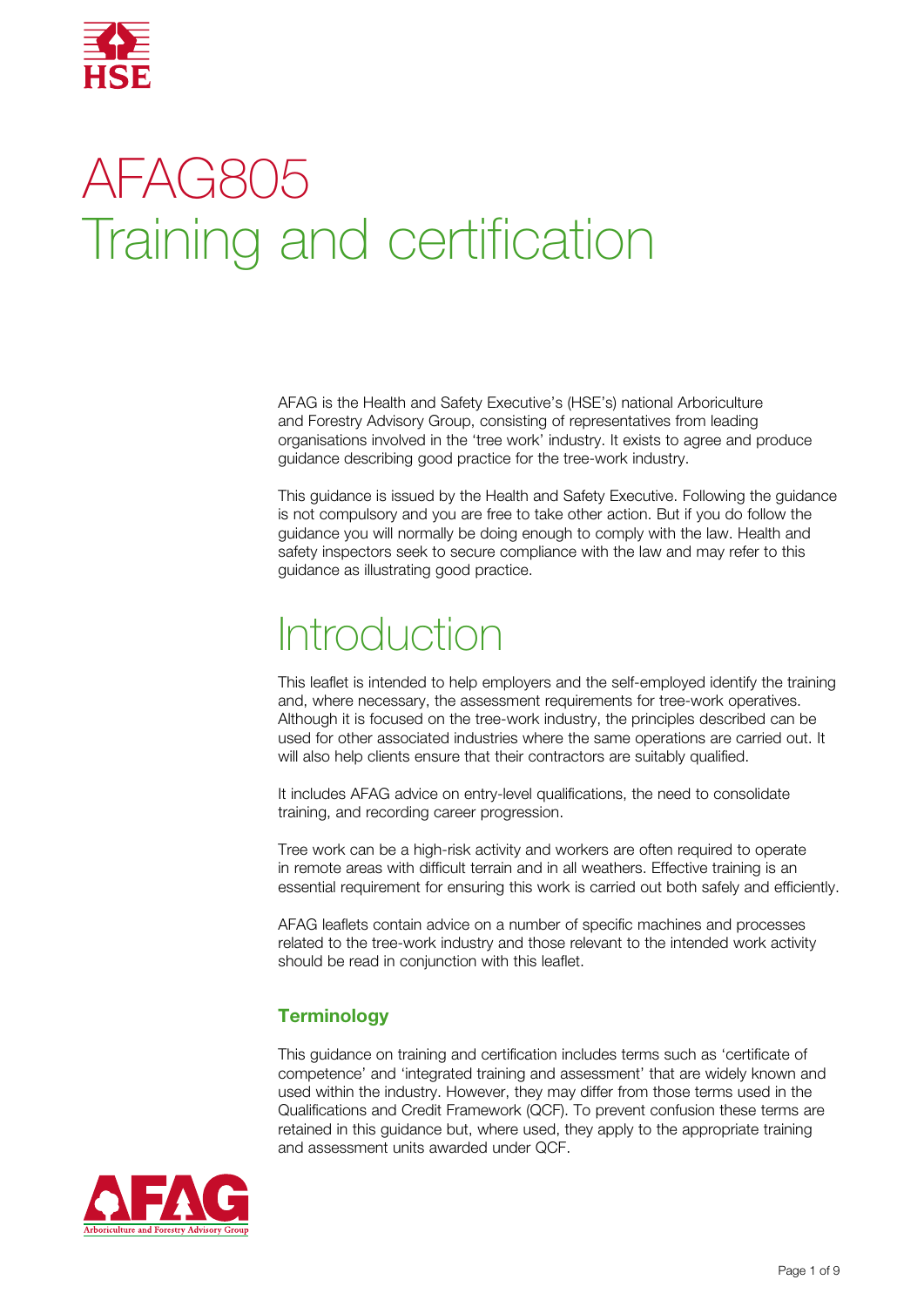# Legal requirements

1 Workers must be adequately trained and competent to carry out their job safely. The Health and Safety at Work etc Act 1974 places general duties on employers and the self-employed to provide health and safety training and information (see INDG345 *Health and safety training*).

2 The Management of Health and Safety at Work Regulations 1999 require employers to provide health and safety training for workers, when:

- they first start work, ie induction training;
- they are exposed to new or increased risks;
- $\blacksquare$  they require refresher training this is recommended at specific intervals for certain high-risk activities, eg operating machinery, including chainsaws; and a supervisor identifies specific weaknesses in an operator's abilities.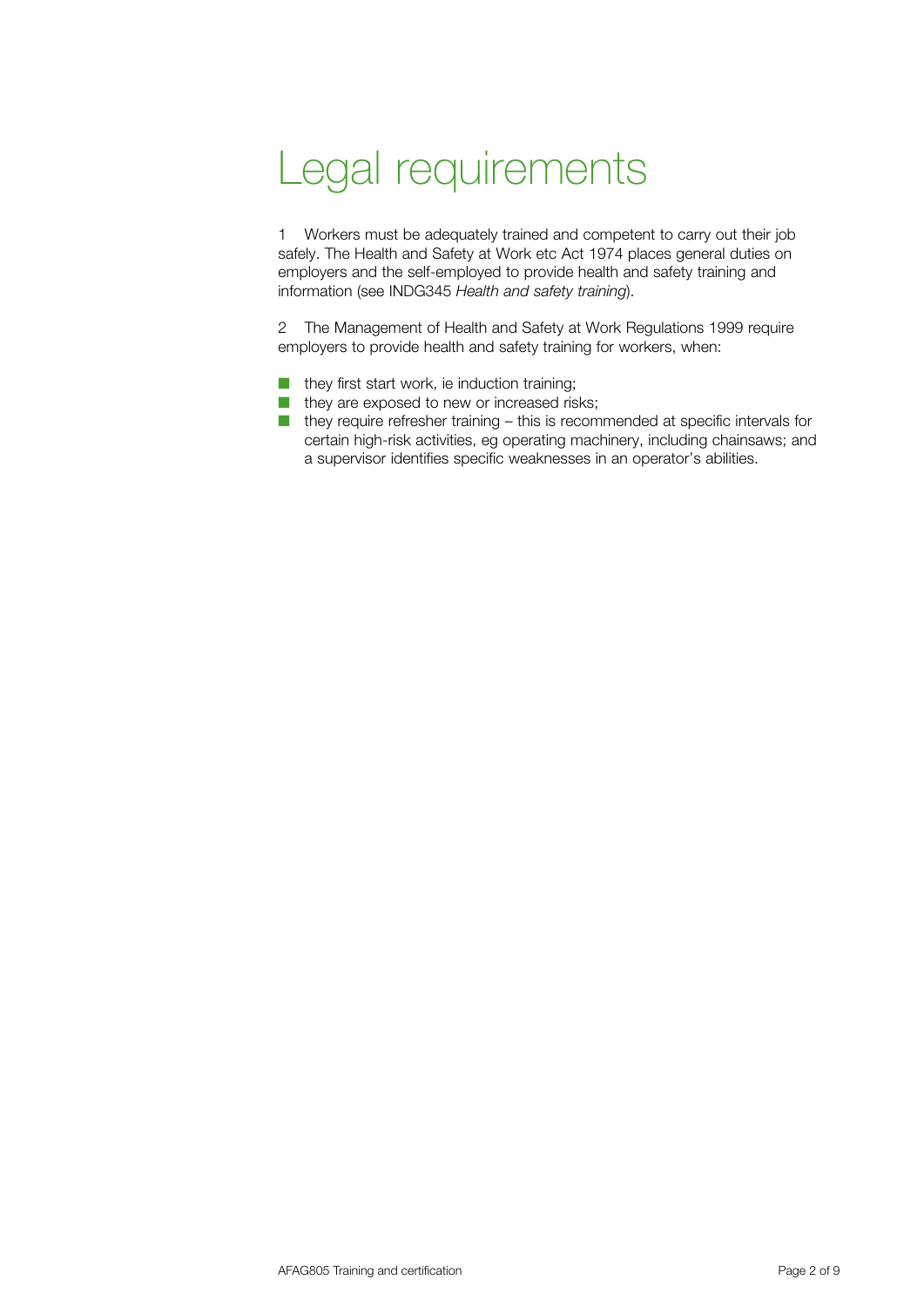- 9 Record operator competencies and experience to:
- help identify future training needs;
- help with work planning and the allocation of operators to given work operations; and
- show clients the range of available skilled operators, and work activities you can complete.

#### **Delivery**

10 Ensure that the training provided:

- is adequate and appropriate to the level of complexity of the work involved; and
- covers the information, instruction and guidance needed to work safely and productively, in the given working environment.

11 Identify whether assessment following training is required, who can deliver the training and, where required, who can assess the operator's ability.

12 Assess the competency of any person nominated to provide training, using either an internal or external resource as appropriate. Ensure the individual has sufficient technical and theoretical knowledge and practical skills relevant to:

- the operational activity, equipment, subject area;
- any applicable good practice guidance, relevant legislation, Approved Code of Practice (ACOP), and contract standards; and

has the communication skills to be able to impart the necessary information in a manner appropriate to the individual learners, and in a range of learning styles/methods.

13 External sources that may be able to provide appropriate training include independent training providers, instructors and colleges.

14 Familiarisation/induction training describes very basic introductory training, often delivered by machinery dealers or suppliers. While these introductions have value and may be used as evidence of operator training, they should not be regarded as adequate to show an operator's competence on their own.

#### **Assessment**

15 It is important to assess an individual's level of competence to confirm the adequacy of training, eg by observing them carrying out an activity, within a set time, to a recognised and appropriate standard.

16 The tree-work industry represented on AFAG has expressed a preference for independent assessments of operator competence, ie separated from any training, to ensure impartiality for certain higher risk tasks.

#### **Records**

17 Record employees' training (and assessment where relevant), competencies and experience ie continuing professional development (CPD). Unless training is recorded, and records are accessible, an operator's skill, knowledge and experience (proficiency) can be difficult to evidence. Clients often ask for proof of operator competence before awarding contracts.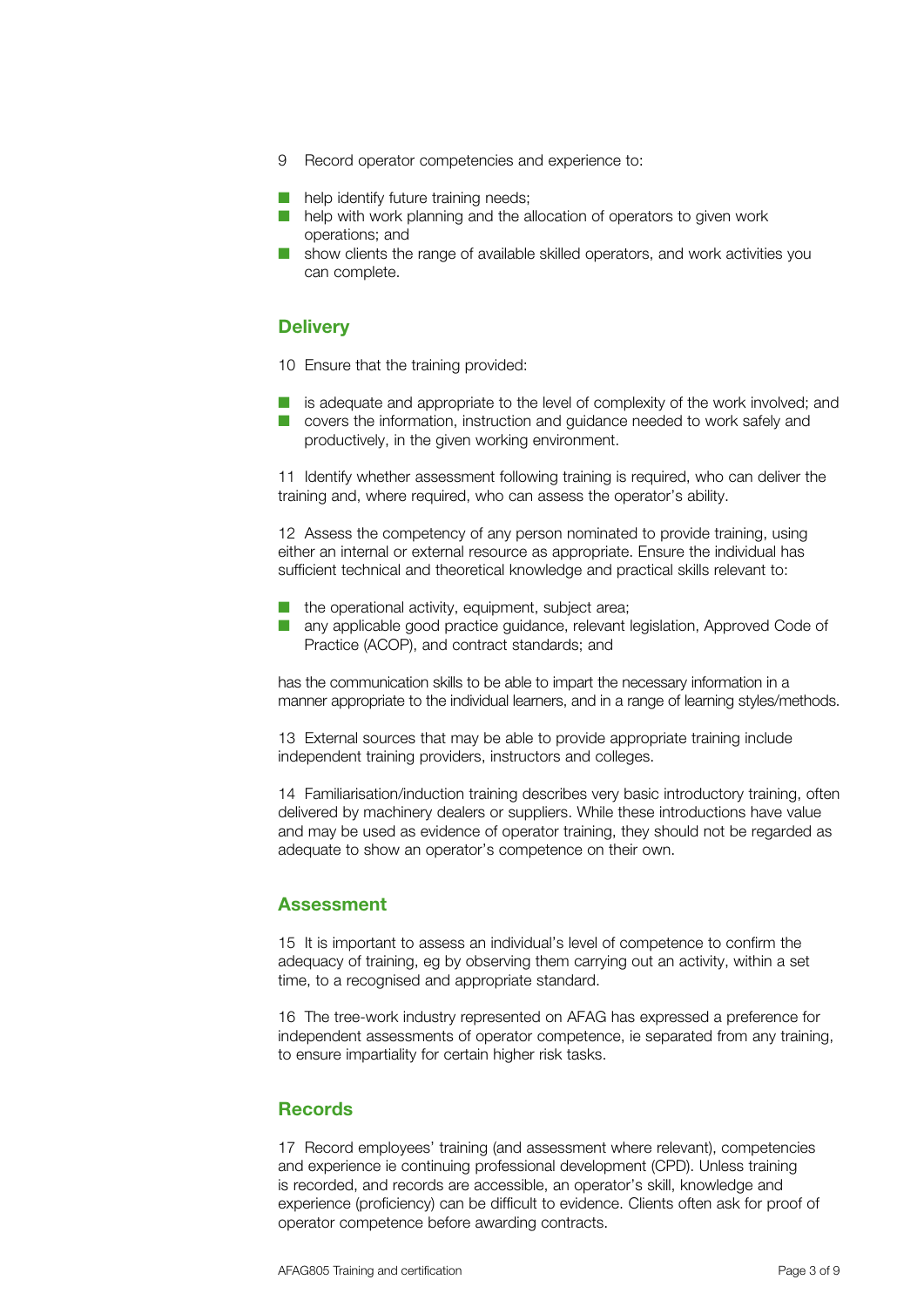18 AFAG recommends that records are kept of the content of any briefings, instruction, guidance and assessment.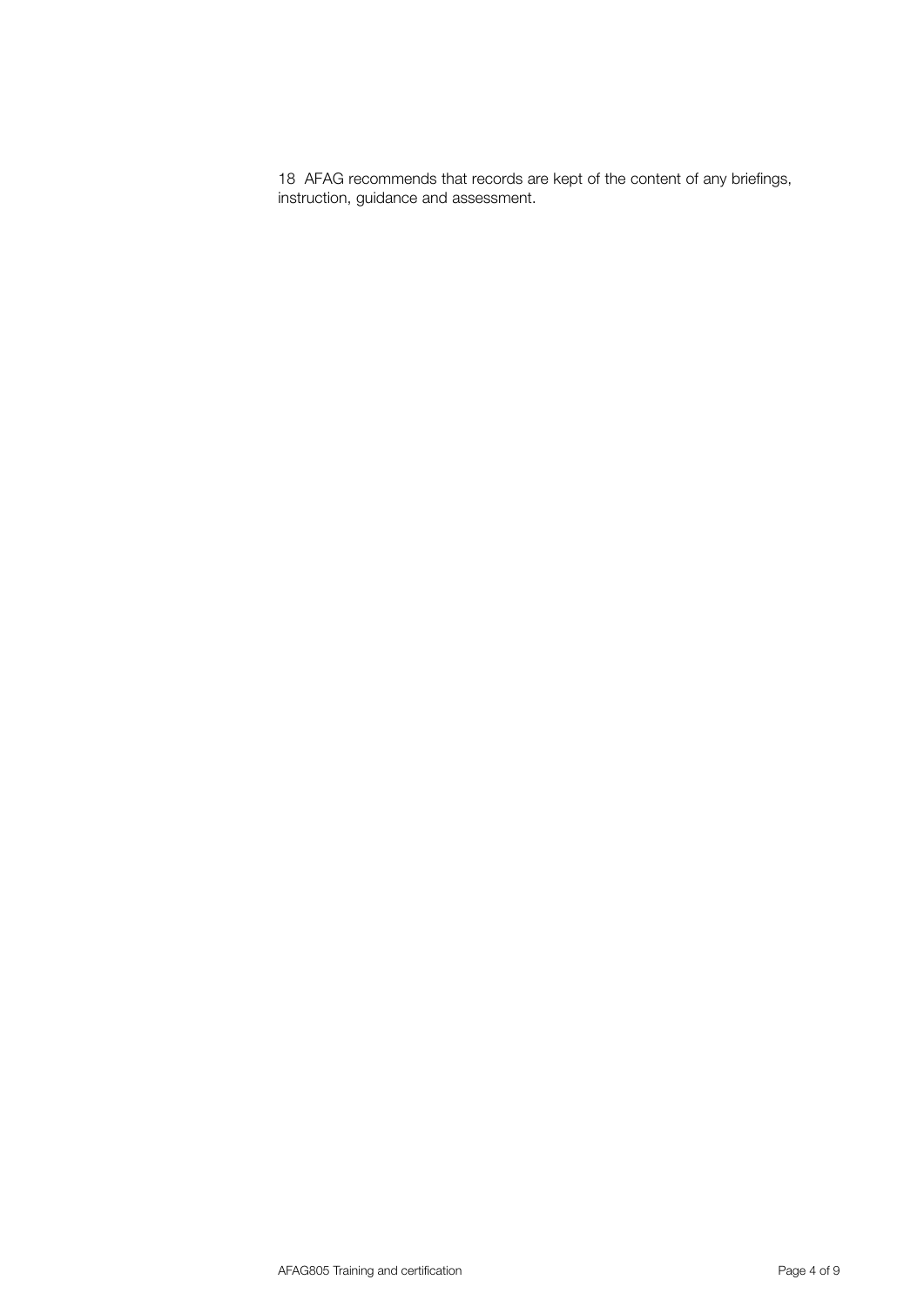

More detailed information about instructor competence, training assessment options, vocational qualifications, apprenticeships, sector schemes etc is available at www.hse.gov.uk/tree work/index.htm or see 'Further information'.

**Figure 1** Training, instruction, assessment and progression (this information should be taken into consideration when planning operator training)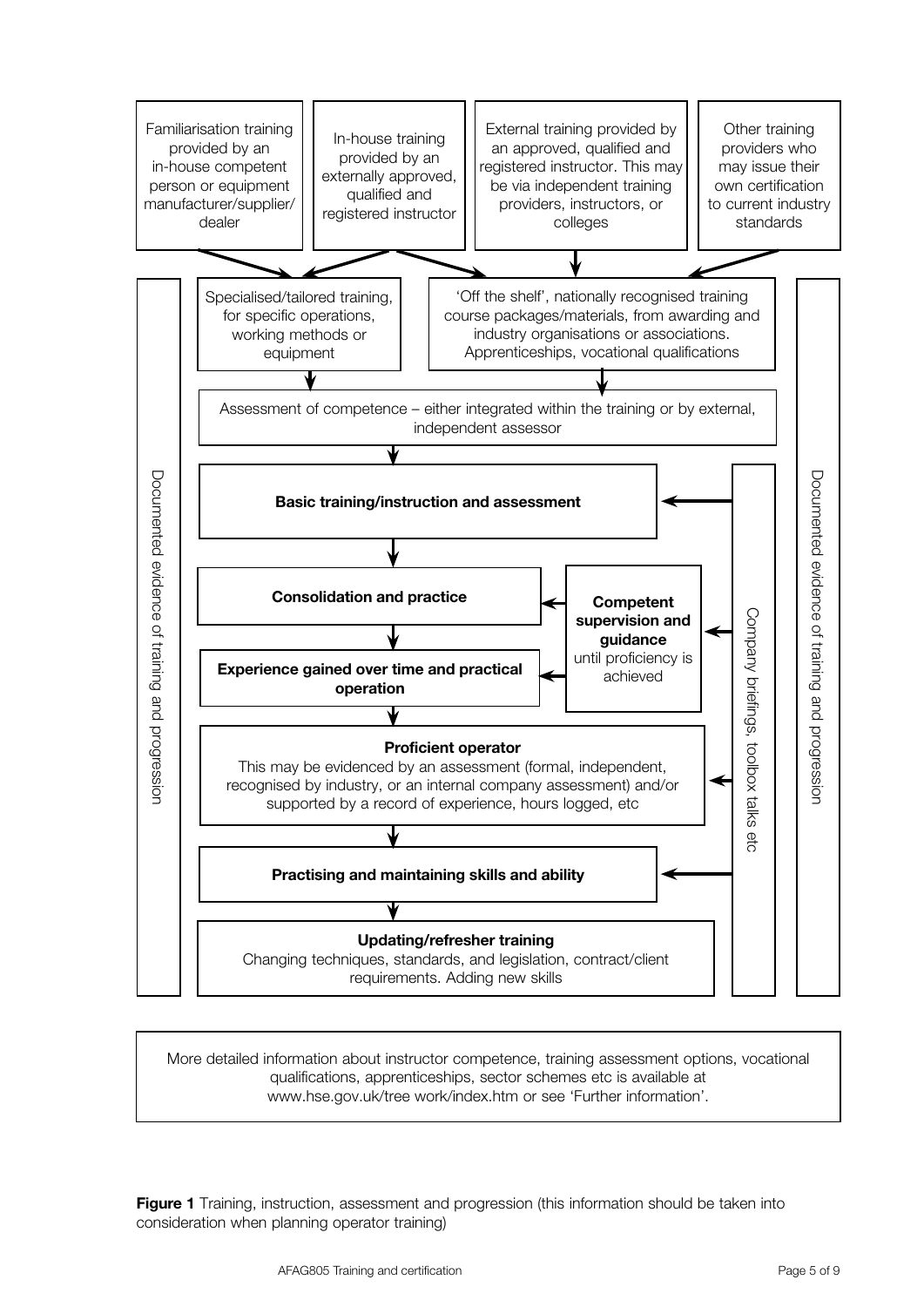22 AFAG recognises that in practice, operator training is likely to involve a combination of in-house, college-based or specialist training, including nationally recognised courses.

23 Due to the high-risk nature of many forestry and arboriculture operations it is strongly recommended that specialist instructors carry out the training for these activities.

24 In-house, college or independent training should provide training that is mapped to National Occupational Standards (NOS) approved by industry. This means that detailed records need to be kept to show who provided the training (including their level of competence), what the training consisted of, its duration and how it was carried out. Training providers will need post-course monitoring of competence and a system of quality assurance to verify that adequate standards are maintained.

25 For certain forestry and arboriculture operations, eg use of chainsaws and forest machine operation, independent assessment is recommended to confirm that **the minimum level of training** has been completed, fully understood and the appropriate skills developed.

### **Chainsaws and aerial tree work**

26 For professional chainsaw operators working in forestry and arboriculture, AFAG recommends that the minimum level of adequacy of training for chainsaw operations – including aerial tree work, pruning and dismantling – be confirmed by an independent assessment, leading to a recognised certificate of competence in the relevant activities. This is also a common requirement in contracts of service.

27 AFAG recommends that chainsaw operators working outside forestry and arboriculture at a basic level (defined as 'occasional users') attend an integrated training and assessment (ITA) course. This applies to the operations of chainsaw maintenance, basic cross-cutting, and felling material up to 200 mm diameter. This will be recognised as meeting the requirements of the Provision and Use of Work Equipment Regulations 1998.

28 AFAG recommends that occasional users wishing to fell material over 200 mm diameter hold a regulated certificate of competence in the relevant activities.

# **Other operations**

29 The level of risk should always be assessed in each situation. For certain machinery operations, such as using brush cutters, chippers, stump grinders and mobile elevated work platforms (MEWPs), AFAG recommends that operators choose between either an ITA course or an independently assessed training course.

# **Status of non-UK training and certification**

30 Employers of workers from outside the UK should ensure that their level of training and competence meets the standard as described above. Where employers are not able to do this themselves AFAG recommends that independent assessment will provide this assurance.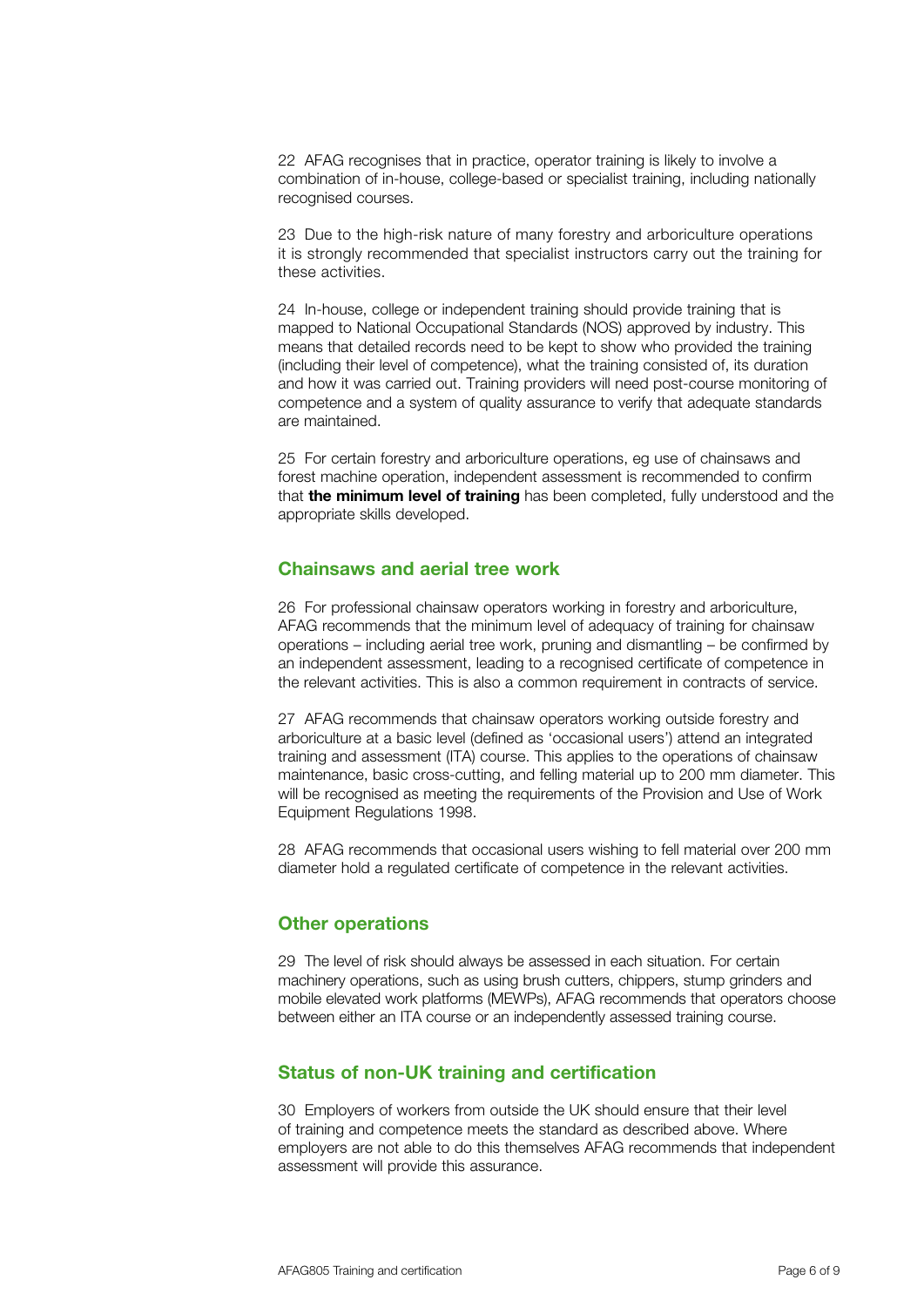# Consolidation of training

31 AFAG recognises that gaining basic training and a certificate of competence should only be seen as an entry into the tree-work industry; the training and development process lasts throughout an entire career. The initial step following entry-level training is consolidation of the training, which is usually in the form of a probationary period operating under supervision among qualified and experienced colleagues.

32 Only when newly qualified tree workers have demonstrated their ability and experience over a length of time should they be considered as fully proficient and qualified. The length of this period will vary according to the individual, but AFAG's advice is that six months is likely to be a minimum. A record should be kept of their work and tasks completed. It is the responsibility of the tree worker and their employer to keep this record (for example by the use of AFAG checklists) to demonstrate their experience and developing levels of proficiency.

# Update or refresher training

33 There is a risk that when tree workers spend time on other tasks, their proficiency can lapse. This, along with the introduction of new techniques, brings with it a need for refresher and update training at various stages in the tree worker's career. This occasional further training should add value to the tree worker's growing skills and experience and provide a structure for staff development.

34 In general, proficient tree workers who regularly practise their skills in the presence of colleagues and employers will require training less often. However, advances in technology may justify specific update training, and certain trained skills such as first aid and aerial rescue will need specific, regular practice and updating. For chainsaws, INDG317 *Chainsaws at work* recommends that refresher/ update training takes place every three to five years. This can often be incorporated as part of training for more advanced skills. It is important to record and plan for refresher/update training and the employer must record the structure of the training received by the tree worker based on the type of work undertaken.

35 For most machinery operations, including chainsaw and aerial tree work, AFAG recommends that recorded refresher/update training should take place at least every five years. However, where a supervisor identifies specific weaknesses in an operator's abilities, this will need to be addressed, irrespective of the date of previous training.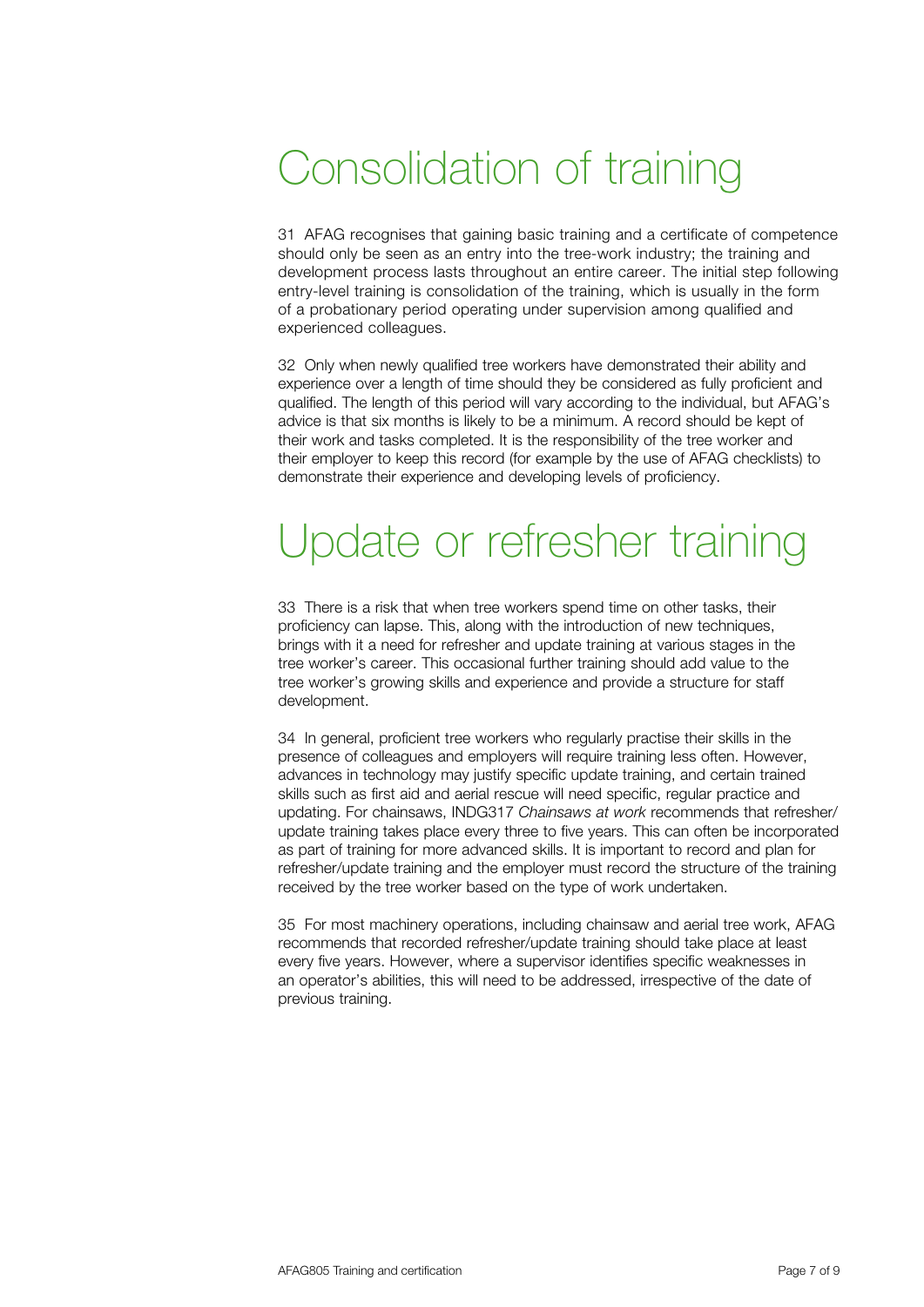# Further information

Further advice on training and certification can be obtained from a number of sources including colleges and the following organisations:

- City & Guilds Land Based Services (formerly NPTC) is a nationally recognised awarding organisation, providing certificates of competence www.nptc.org.uk
- Lantra Awards is a nationally recognised awarding organisation providing training and qualifications in the land based and environmental sector www.lantra-awards.co.uk

### **Sources of funds for training and certification**

The system for funding training is complex and changing. Lantra Sector Skills Council, your local agricultural college, or your training provider can advise whether you might be eligible to access funds. Funding advice organisations include:

- Lantra Sector Skills Council www.lantra.co.uk
- National Apprenticeship Service www.apprenticeships.org.uk
- Skills Funding Agency http://skillsfundingagency.bis.gov.uk
- Business Link www.businesslink.gov.uk

### **Evaluation of foreign certificates**

National Recognition Information Centre for the United Kingdom (NARIC) www.naric.org.uk

### **General information**

Arboricultural Association www.trees.org.uk Confederation of Forest Industries (ConFor) www.confor.org.uk Forestry Commission www.forestry.gov.uk Forestry Contracting Association www.fcauk.com Institute of Chartered Foresters www.charteredforesters.org

### **Further reading**

Leaflets in the AFAG series, covering a wide range of practical operations: www.hse.gov.uk/pubns/forindex.htm

(Please note that each AFAG Guide is designed to be used as a checklist of good practice for operators on site and completed checklists can provide an excellent record of operator monitoring.)

*First aid at work: Your questions answered* Leaflet INDG214(rev1) HSE Books 2009 (priced packs of 15 ISBN 978 0 7176 6372 9) www.hse.gov.uk/pubns/indg214.pdf

*Managing health and safety in forestry* Leaflet INDG294(rev1) HSE Books 2003 (priced packs of 5 ISBN 978 0 7176 2717 2) www.hse.gov.uk/pubns/indg294.pdf

*Chainsaws at work* Leaflet INDG317(rev1) HSE Books 2006 (priced packs of 15 ISBN 978 0 7176 6187 9) www.hse.gov.uk/pubns/indg317.pdf